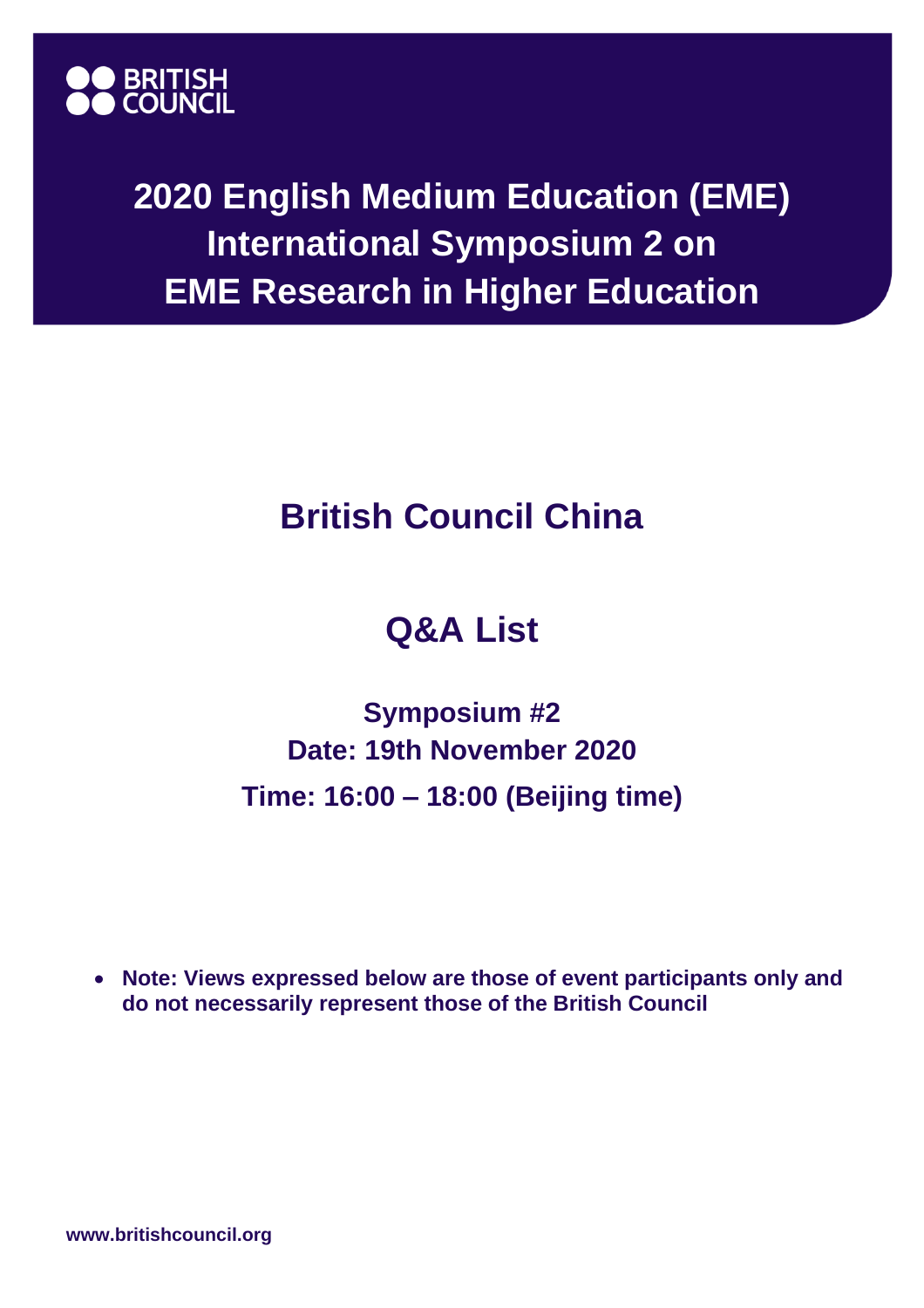| <b>Questions</b><br>(from audience)                                                                                                                                                                                                                                                                                                                                   | <b>Answers</b><br>(from speakers)                                                                                                                                                                                                                                                                                                                                                                                                                                                                                                                                                                                                                                                                                                                                                                                                                                  |
|-----------------------------------------------------------------------------------------------------------------------------------------------------------------------------------------------------------------------------------------------------------------------------------------------------------------------------------------------------------------------|--------------------------------------------------------------------------------------------------------------------------------------------------------------------------------------------------------------------------------------------------------------------------------------------------------------------------------------------------------------------------------------------------------------------------------------------------------------------------------------------------------------------------------------------------------------------------------------------------------------------------------------------------------------------------------------------------------------------------------------------------------------------------------------------------------------------------------------------------------------------|
| Hi, thank you for the<br>presentation. Where can we read<br>this research and literature<br>review (mentioned in your<br>presentation) please? Thanks:-)                                                                                                                                                                                                              | Here is the link to the report of English in HE - English Medium<br>Literature<br>reviewhttps://www.teachingenglish.org.uk/sites/teacheng/files/L<br>020 English HE lit review FINAL.pdf<br>In Ann's slides, the link to download British Council global<br>EM in HE research is here:<br>https://www.britishcouncil.org/education/ihe/knowledge-<br>centre/english-language-higher-education                                                                                                                                                                                                                                                                                                                                                                                                                                                                      |
| I think we should also need to<br>rethink the "E" in EAP so that we<br>can aim for having an ELF/EME-<br>oriented EAP.                                                                                                                                                                                                                                                | Answer 1: I do agree but it seems that it is even more difficult to<br>rethink the 'E' in EAP. The academic writing standard is even<br>more salient. But there are some translingual practices from<br>teachers to encourage their students to make their voice, using<br>translingual practices in their writing (see Canagarajah, 2013) -<br>however, it still needs time to make some voices heard for<br>international publications worldwide, for instance, how do<br>people define 'international intelligibility'? This is what I<br>understood from the question.<br>Answer 2: Yes, EAP means English for Academic Purposes, or<br>studying English for EME purposes. For example, we teach<br>students to read literature in their fields, finish their<br>assignments and write a short research paper. The EME-<br>related work needs the help of EAP. |
| Hi, thank you for this insightful<br>presentation, Prof. Fang. What<br>would you suggest if there are<br>few foreign students in the<br><b>English-medium instruction</b><br>(EMI) class when implementing<br>translanguaging? Do you have<br>some practical suggestion in<br>this case? I have observed one<br>class L1 in an EMI class in here.<br><b>Thank you</b> | Thank you very much for your interest! It is also possible to<br>conduct EMI with implementation of translanguaging - there is<br>something called teacher-researcher collaboration model. I am<br>sorry I don't know where you are based in but I recommend two<br>studies researching translanguaging in the Chinese context.<br>https://www.sciencedirect.com/science/article/abs/pii/S0346251<br>X20302840<br>https://www.sciencedirect.com/science/article/pii/S0024384120<br>301674                                                                                                                                                                                                                                                                                                                                                                          |
| Thanks for having this chance to<br>participate this activity. I have a<br>question: I am a teacher of<br>Chinese as a foreign language at<br>a university. My Chinese course<br>is taught in English for<br>international students from all<br>over the world, and some of                                                                                           | Answer 1: Yes, but the focus of today is on higher education.<br>you may find the British Council report on EMI in basic<br>education to be a useful resource<br>Answer 2: Traditional definitions/research of EMI/EME would<br>view EMI for content learning. However, EMI today is applied in<br>a wider context/aspect that language teaching (with contents                                                                                                                                                                                                                                                                                                                                                                                                                                                                                                    |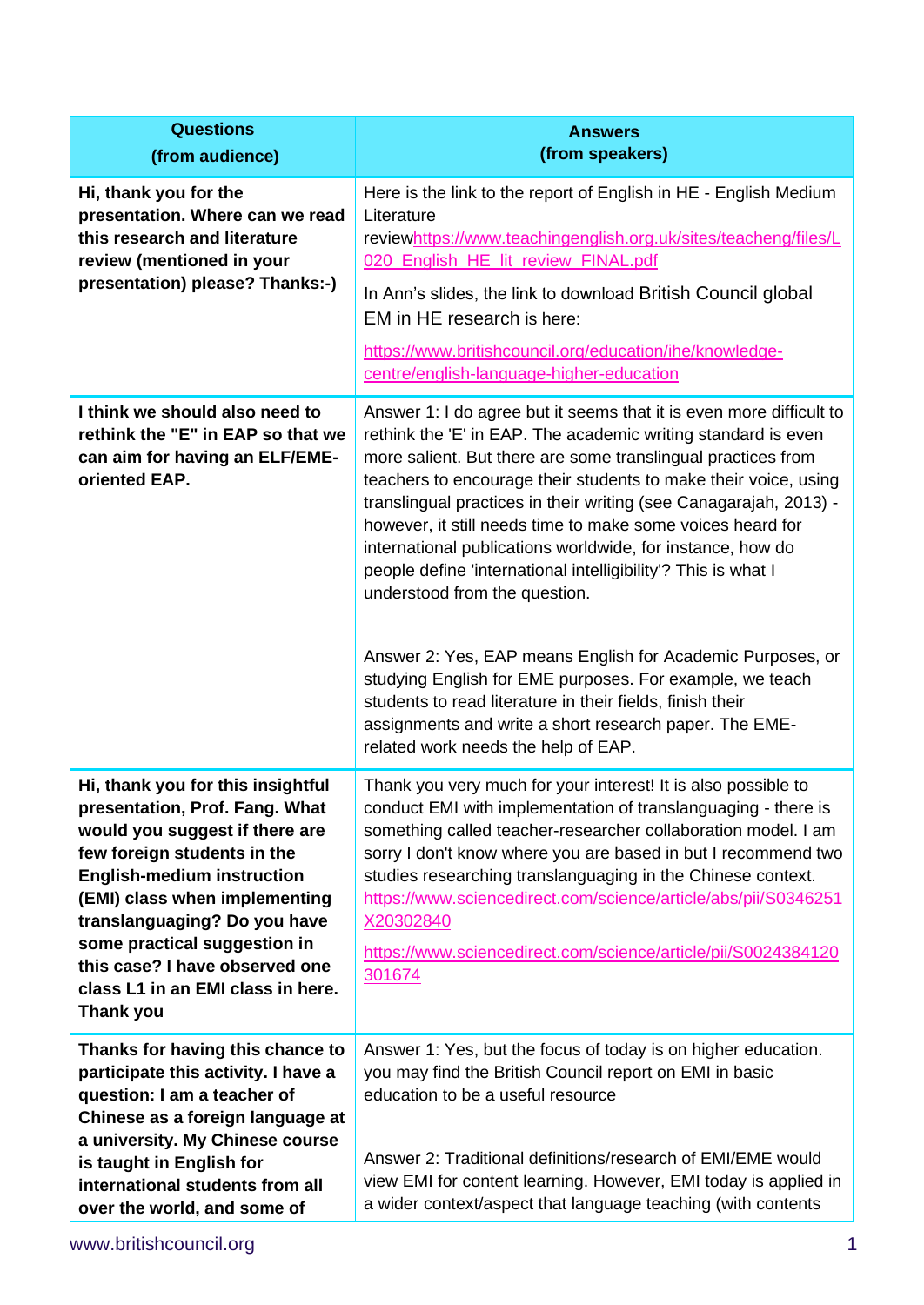| them do not speak English as<br>their mother tongue. I wonder                                                                     | such as English for food, English for tourism) should also<br>belong to EMI.                                                                                                                                                                                                                                                                                                                             |
|-----------------------------------------------------------------------------------------------------------------------------------|----------------------------------------------------------------------------------------------------------------------------------------------------------------------------------------------------------------------------------------------------------------------------------------------------------------------------------------------------------------------------------------------------------|
| whether my teaching also<br>belongs to EME? Thanks                                                                                | For some studies of translanguaging use in teaching Chinese<br>as a foreign langauge, you may find these papers helpful:                                                                                                                                                                                                                                                                                 |
|                                                                                                                                   | Wang, D. (2019). Translanguaging in Chinese foreign language<br>classrooms: Students and teachers' attitudes and practices.<br>International Journal of Bilingual Education and Bilingualism,<br>22(2), 138-149.                                                                                                                                                                                         |
|                                                                                                                                   | Wang, W., & Curdt-Christiansen, X. L. (2019). Translanguaging<br>in a Chinese-English bilingual education programme: a<br>university-classroom ethnography. International Journal of<br>Bilingual Education and Bilingualism, 22(3), 322-337.                                                                                                                                                            |
|                                                                                                                                   | Answer 3: All depends on the need analysis or purposes of<br>your course. If international students aim to study Chinese,<br>your teaching is not EME. You have to use Chinese as much<br>as possible. However, if they come to study science and<br>technology, you must use English, it is EME.                                                                                                        |
| How can we address the issues<br>of EMI content teacher education<br>and development?                                             | Answer 1: I think it is really broad - research in teacher training,<br>teacher development, language-content teacher collaboration<br>will be needed. In that sense, some case studies might be a<br>good start?                                                                                                                                                                                        |
|                                                                                                                                   | Answer 2: A good question. Teaching a course in English does<br>not mean the teacher is a good EME teacher. They need<br>special training because their target students are Chinese. The<br>training of EME teachers is urgent if EME should be efficient<br>and needs the collaboration with EAP teachers.                                                                                              |
| <b>EMI content teacher training and</b><br>development is a neglected and<br>growing area that needs more<br>case study research. | We have an extensive overview of this in the literature review<br>that Ann presented on. We also have a faculty development<br>section on the network that provides an overview of the work. I<br>feel that ELT teacher training is neglected in this area - this was<br>what I focused on in the ELT J article - it should be published<br>this month.                                                  |
| Do we have a quality control<br>form for EME courses?                                                                             | Various quality assurance frameworks have been put forward<br>for EME (NARIC/Oxford EMI Quality framework, a British<br>Council Quality framework from Turkey, a framework<br>developed through the TAEC project) - you can find links to<br>these and details in our Literature review. I think the important<br>thing is for these to be used for development rather than as a<br>'tick box' exercise. |
| Hi Dr. Zhang, building an<br>international brand is one way to                                                                    | Answer 1: Thanks for the comments. In recent years, more<br>and more attention has been paid to the teaching of clinical                                                                                                                                                                                                                                                                                 |